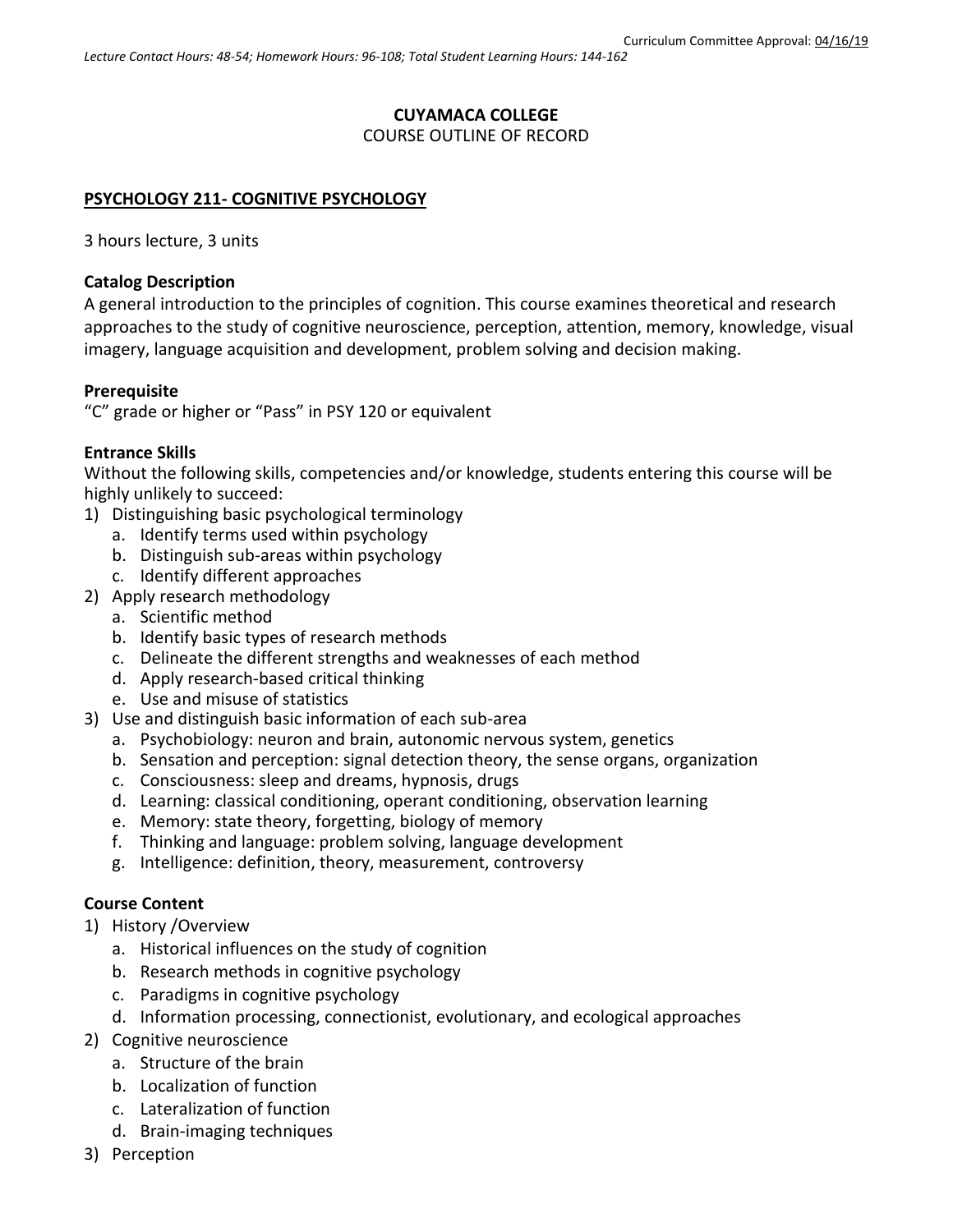- a. Gestalt approaches to perception
- b. Bottom-up processing
- c. Top-down processing
- d. Face perception
- e. Direct perception
- f. Disruptions in perceptions: Visual agnosia
- 4) Attention
	- a. Selective attention
	- b. Divided attention
	- c. Automaticity and practice effects
	- d. Neural underpinnings
- 5) Memory
	- a. Working memory
		- 1.Traditional approaches: sensory memory and short-term memory
		- 2.Working memory
		- 3.Executive functioning
	- b. Long-Term memory
		- 1.Aspects of long-term memory
		- 2. Subdivisions of long-term memory
		- 3. Semantic vs Episodic
		- 4. Implicit vs Explicit
		- 5.Declarative vs Procedural
	- c. Levels of processing view
	- d. Amnesia
	- e. Memory errors
		- 1.Autobiographical memory
		- 2.Recovered/False memory debate
		- 3.Memory consolidation and reconsolidation
- 6) Knowledge representation
	- a. Organizing knowledge
		- 1.Network models
		- 2.Adaptive control thought (ACT) models
		- 3.Connectionist models
		- b. Forming concepts and categories
			- 1.Classic view
			- 2.Prototype view
			- 3.Exemplar view
			- 4. Schemata/scripts view
			- 5.Knowledge-based view
- 7) Visual imagery
	- a. Coded in long-term memory
	- b. Mental rotation and scanning
	- c. Principles of visual imagery
- 8) Language
	- a. Defining language
	- b. The structure of language
		- 1.Phonology
		- 2. Syntax
		- 3. Semantics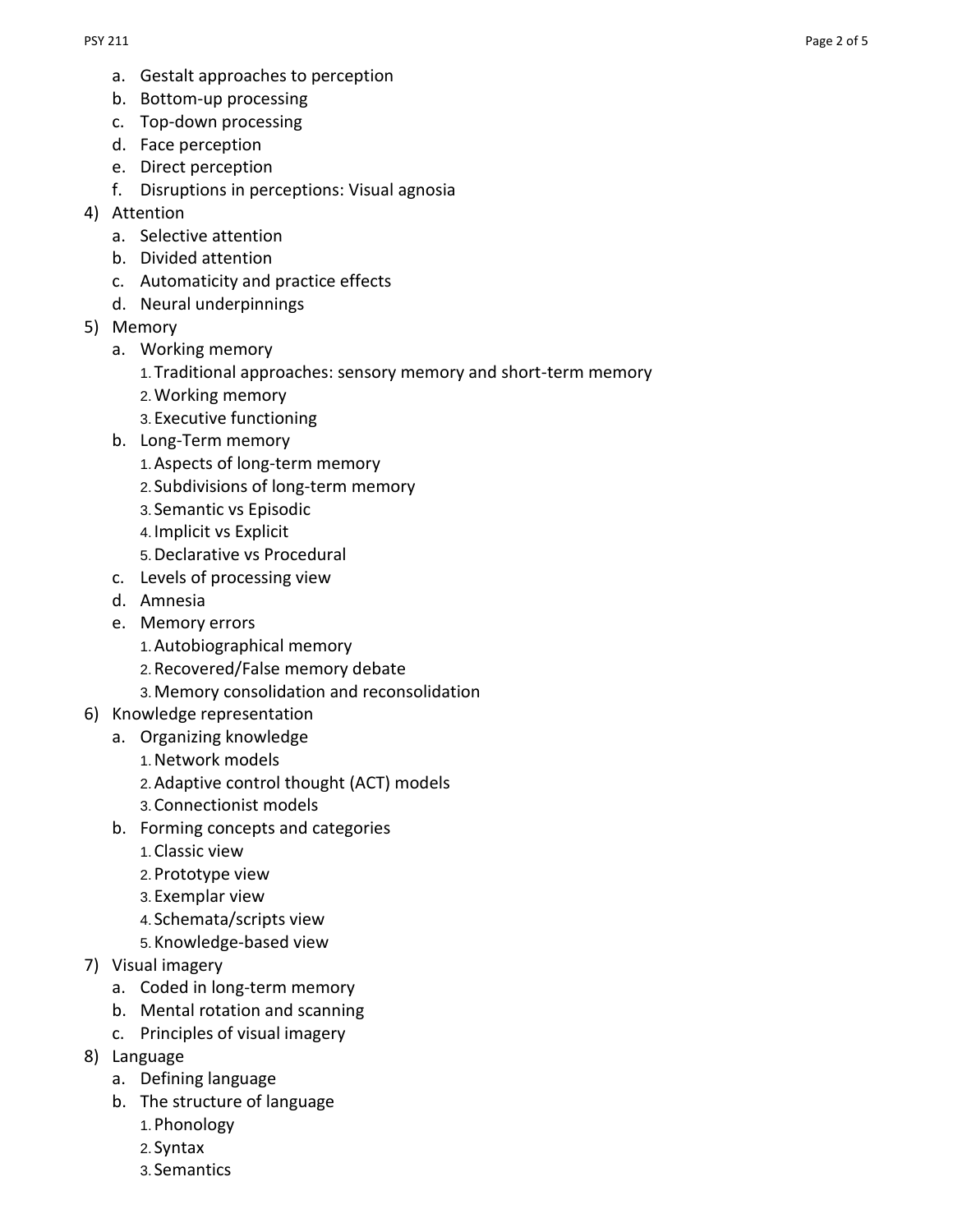- 4.Pragmatics
- c. Language comprehension and production
	- 1. Speech perception
	- 2. Speech errors
	- 3. Sentence comprehension
	- 4. Story grammar
	- 5.Grecian maxims of conversation
- d. Language and cognition
	- 1.Modularity hypothesis
	- 2.Whorfian hypothesis
	- 3.Neuropsychological views
- e. Bilingualism
- 9) Problem solving
	- a. Classical problems and general methods of solution
		- 1.Generate and test technique
		- 2.Means -end analysis
		- 3.Working backward
		- 4.Backtracking
		- 5.Reasoning by analogy
	- b. Blocks to problem solving
		- 1.Mental set
		- 2. Incomplete or incorrect representations
		- 3. Lack of expertise
	- c. Expert systems
	- d. Finding creative solutions
		- 1.Unconscious processing
		- 2. Incubation
	- e. Critical thinking
- 10) Reasoning and decision making
	- a. Reasoning
		- 1.Deductive reasoning
		- 2. Inductive reasoning
		- 3.Everyday reasoning
	- b. Decision making
		- 1. Setting goals
		- 2.Gathering information
		- 3. Structuring the decision
		- 4.Making a final choice
		- 5.Evaluating a decision
	- c. Cognitive illusion in decision making
		- 1.Availability heuristic
		- 2.Representative heuristic
		- 3. Framing effects
		- 4. Anchoring
		- 5. Sunk cost effects
		- 6. Illusory correlations
		- 7.Hindsight bias
		- 8.Confirmation bias
		- 9.Overconfidence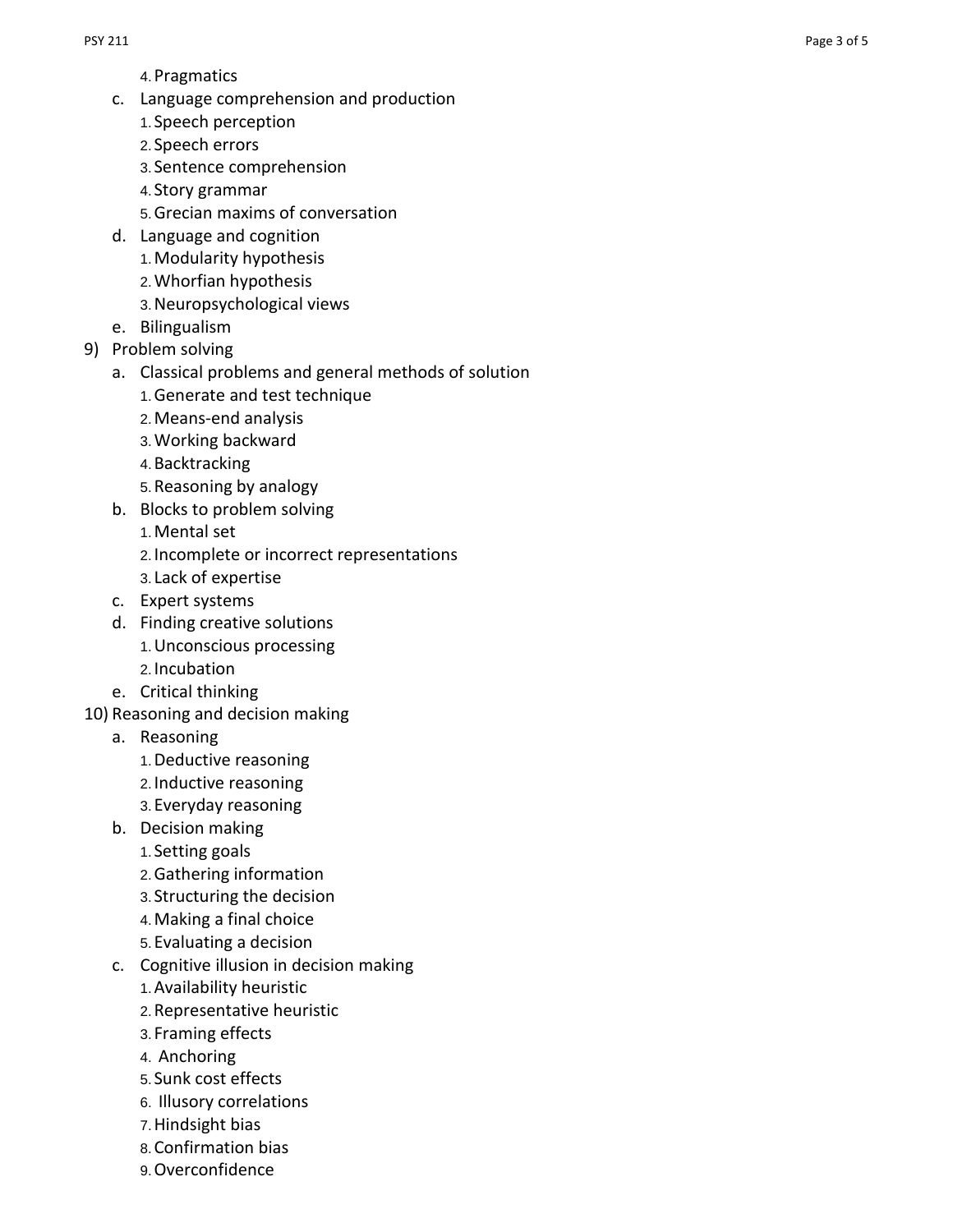## **Course Objectives**

Students will be able to:

- 1) Explain the major areas of cognition, including neuroscience, perception, attention, memory, learning, language, and decision making;
- 2) Analyze the scientific approach to cognitive psychology and apply basic research methods, including research design, quantitative analysis, interpretation and reporting in APA format;
- 3) Demonstrate an understanding of the foundational experiments in cognitive psychology, including their primary results;
- 4) Apply the principles of cognitive psychology to real work issues;
- 5) Demonstrate an understanding of the differences between sensory, working, and long-term memory;
- 6) Understand the role of neuroscience in studying and assessing cognitive processes;
- 7) Describe and distinguish between the different theories of cognitive development.

## **Method of Evaluation**

A grading system will be established by the instructor and implemented uniformly. Grades will be based on demonstrated proficiency in the subject matter determined by multiple measurements for evaluation, one of which must be essay exams, skills demonstration or, where appropriate, the symbol system.

- 1) One or more midterm exams evenly spaced throughout the semester.
- 2) A written final exam that is comprehensive in scope.
- 3) Exams may include both objective and essay questions.
- 4) One or more formal papers presented in American Psychological Association publication form on topics such as information processing in the frontal cortex.

# **Special Materials Required of Student**

None

## **Minimum Instructional Facilities**

- 1) Standard classroom facilities.
- 2) Library with appropriate journals.

## **Method of Instruction**

- 1) Lecture.
- 2) Group discussion.
- 3) Demonstration.
- 4) Multimedia presentations.

## **Out-of-Class Assignments**

- 1) Reading assignments from the text.
- 2) Library research and preparation of final draft paper(s) on topics such as understanding the visual markers of selective attention.

# **Texts and References**

- 1) Required (representative examples):
	- a. Gallotti, K. M. Cognitive Psychology In and Out of the Laboratory. 6 ed. Thousand Oaks: Sage, 2018. ISBN: 9781506351568
	- b. Goldstein, E.B. Cognitive Psychology: Connecting Mind, Research and Everyday Experience. 4 ed. Concord: Cengage, 2014: ISBN: 9781285763880
	- c. CogLab. Cengage, 5.